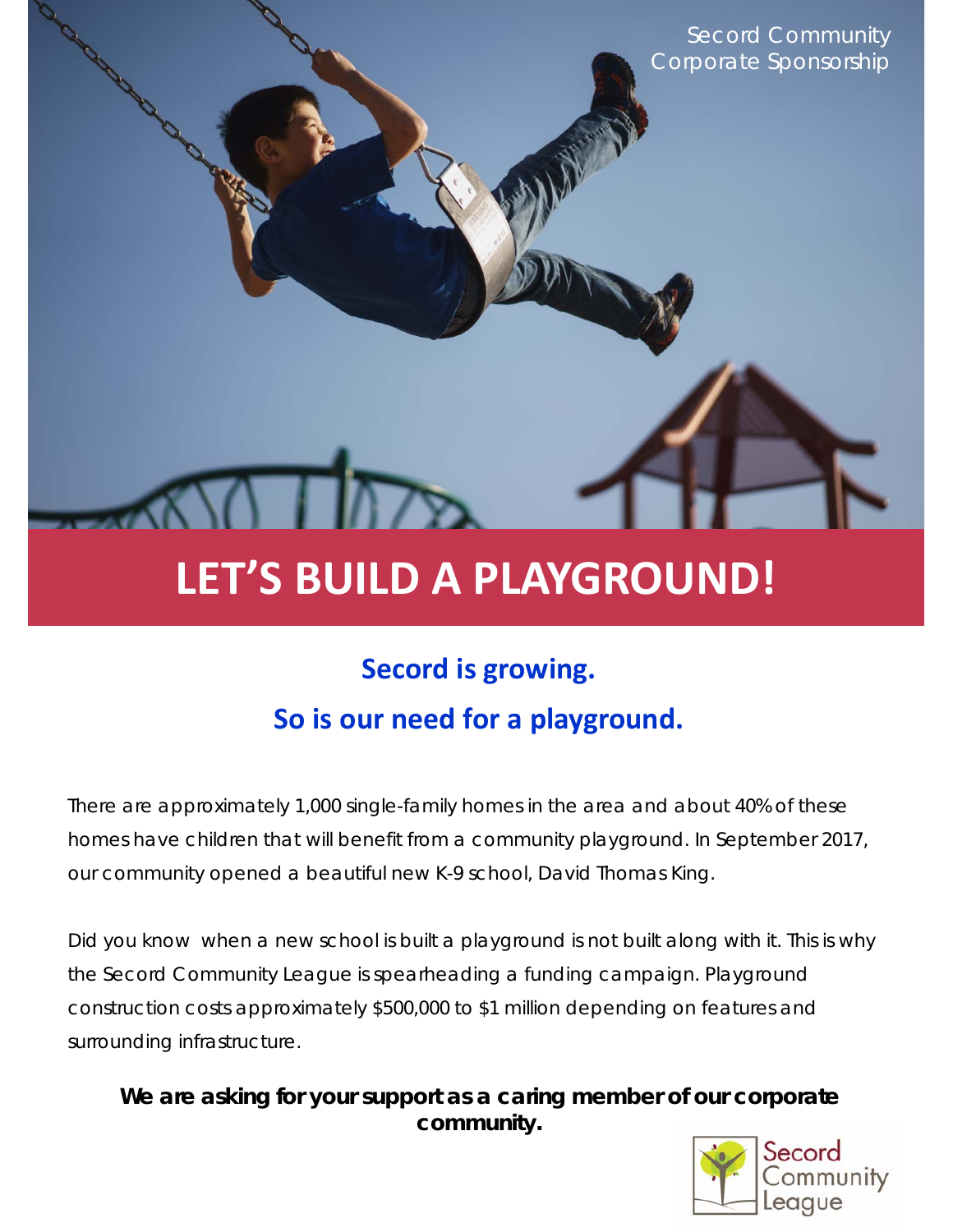#### **Building a playground is complex.**

The process for building a playground is driven by the specific needs of our community. This grassroots effort includes:

- Assessing our community's needs
- Establishing community-level partnerships with the City of Edmonton
- Applying for grants, casinos, bingos etc.
- Site design and development
- Selection of playground equipment and materials
- Safety consultation and review
- Construction and ongoing maintenance

#### **A playground benefits everyone.**

It is vital for our children's cognitive, emotional and physical development.

- It is vital for our children's cognitive, emotional and physical development.
- It serves as a social hub for our kids and parents.
- It increases the appeal and property value of our homes.
- Above all, it fosters and strengthens our sense of community.

#### **Did you know?**

The time it takes to build a playground depends entirely on community engagement and support.

Once funding is in place it can take from 1 to 2 years to complete construction.

## **What you get for sponsoring**

- Write-off your contribution 100% as a marketing expense. In comparison, a charitable tax receipt for a donation is only deductible at 50%.
- Can receive recognition through various channels including on site recognition on a plaque, social media, website(s) and at various community events providing marketing and brand awareness.
- The satisfaction of knowing you're contributing to the health, happiness and well-being of our children.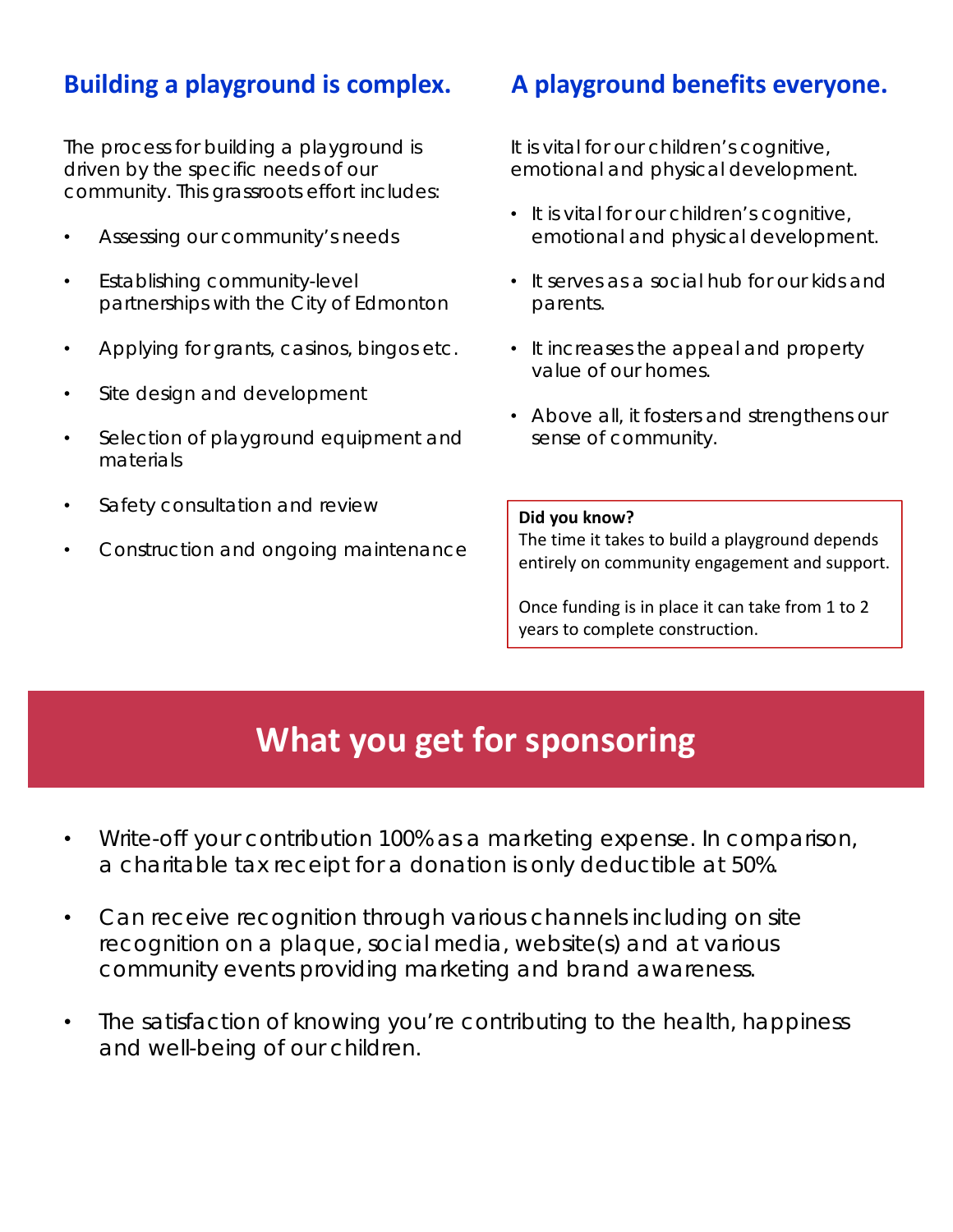#### **ABOUT SECORD**

Secord Community League has assumed responsibility for leading the effort to build a new playground in our amazing community. **Our fundraising target is \$250,000** in addition to funds received from the Provincial Playground Grant (NDP Government) and the NPDP Program run by the City of Edmonton.

We are fundraising in partnership with all major stakeholders: David Thomas King School and its Parent Council, residents, The City of Edmonton, various funding and granting agencies and the corporate community.

Secord Community League is a registered non-profit organization. We are led by an elected volunteer board of directors and are a proud member of the Edmonton Federation of Community Leagues.

## **How to become a sponsor**

#### **Contact**

Christie Delano, Playground Committee Chair E: christie.delano@gmail.com P: 780-218-1395

Pam Thivierge Playground Fundraising Lead E: 1977.pjl@gmail.com P: 403-615-9797

#### **Please complete the attached donation form with your contribution.**

#### **Send Cheques to:**

Secord Community League C/O Christie Delano 21934-94a Ave Edmonton, AB T5T 1N1

#### *A sincere thank you from the Secord Community League!*